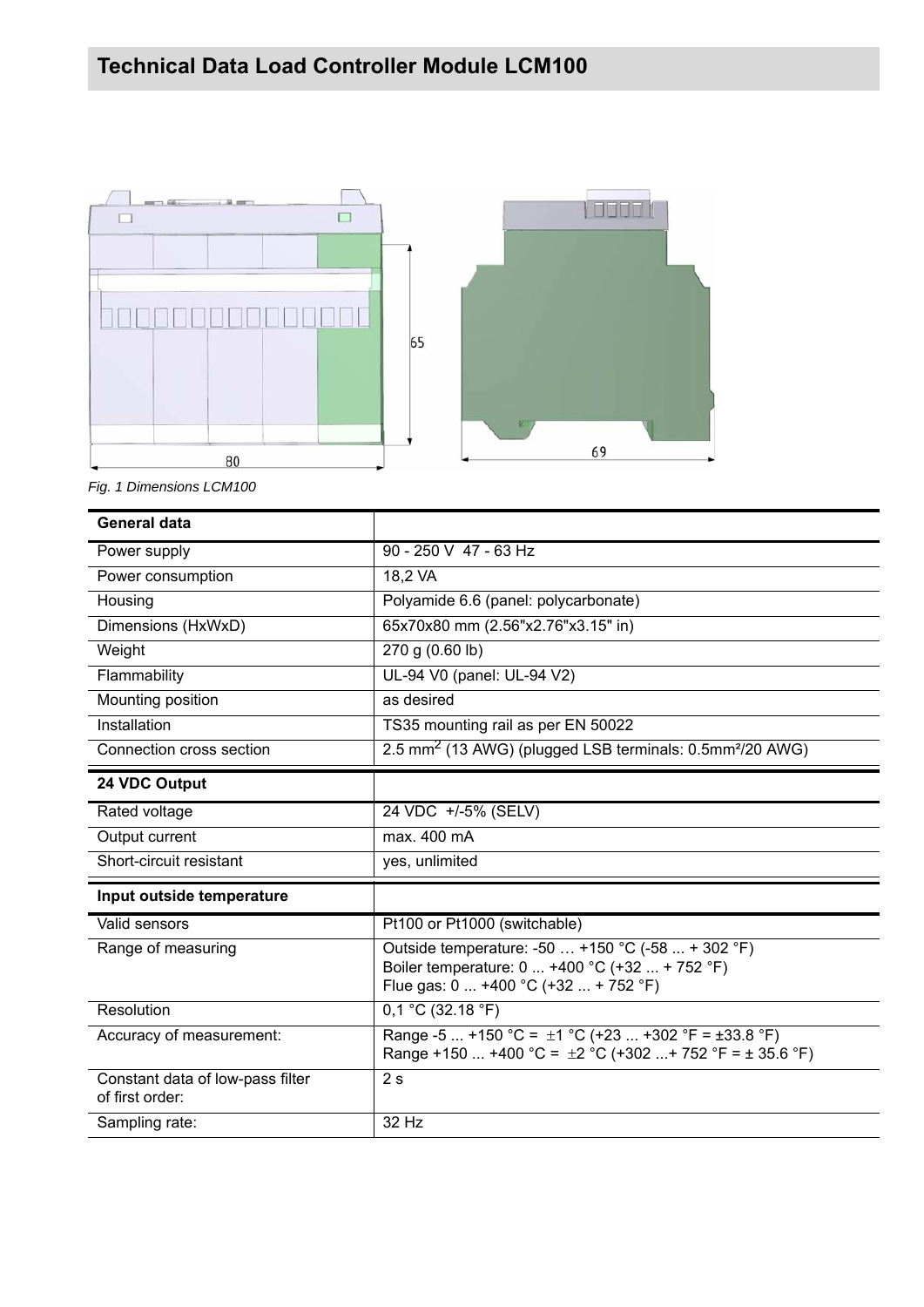## **Technical Data Load Controller Module LCM100**

| External firing rate input 0/4  20 mA                 |                                                                                                                                                                                       |  |  |  |
|-------------------------------------------------------|---------------------------------------------------------------------------------------------------------------------------------------------------------------------------------------|--|--|--|
| <b>Measured value</b>                                 | bar, psi or digit                                                                                                                                                                     |  |  |  |
| Resolution                                            | 12 bit                                                                                                                                                                                |  |  |  |
| Load                                                  | 150 $\Omega$                                                                                                                                                                          |  |  |  |
| Sampling rate                                         | $>>32$ Hz                                                                                                                                                                             |  |  |  |
| External firing rate input 0  10 V                    |                                                                                                                                                                                       |  |  |  |
| Resolution                                            | $12 \text{ bit}$                                                                                                                                                                      |  |  |  |
| Load                                                  | $100 k\Omega$                                                                                                                                                                         |  |  |  |
| Sampling rate                                         | $>>32$ Hz                                                                                                                                                                             |  |  |  |
| External firing rate input - potentiometer input      |                                                                                                                                                                                       |  |  |  |
| Resolution                                            | 12 bit                                                                                                                                                                                |  |  |  |
| Load                                                  | $5 k\Omega$                                                                                                                                                                           |  |  |  |
| Sampling rate                                         | $>>32$ Hz                                                                                                                                                                             |  |  |  |
| <b>External firing rate DPS Input</b>                 |                                                                                                                                                                                       |  |  |  |
| Sampling rate                                         | >>32 Hz                                                                                                                                                                               |  |  |  |
| Analogue output 4  20 mA                              |                                                                                                                                                                                       |  |  |  |
| Resolution                                            | 12 bit                                                                                                                                                                                |  |  |  |
| Accuracy                                              | $0,02$ mA                                                                                                                                                                             |  |  |  |
| Load                                                  | 500 $k\Omega$                                                                                                                                                                         |  |  |  |
| Sampling rate                                         | $>>32$ Hz                                                                                                                                                                             |  |  |  |
| Fuel meter input (digital input)                      |                                                                                                                                                                                       |  |  |  |
| Input frequency max.                                  | 300 Hz                                                                                                                                                                                |  |  |  |
| Cable length max.                                     | 10 <sub>m</sub>                                                                                                                                                                       |  |  |  |
| Digital inputs (setpoint switching and reserve input) |                                                                                                                                                                                       |  |  |  |
| Input frequency max.                                  | 300 Hz                                                                                                                                                                                |  |  |  |
| Cable length max.                                     | 10 <sub>m</sub>                                                                                                                                                                       |  |  |  |
| <b>LAMTEC SYSTEM BUS</b>                              |                                                                                                                                                                                       |  |  |  |
| <b>Bit rate</b>                                       | 125 kbit/s                                                                                                                                                                            |  |  |  |
| Address                                               | static LSB address, device family 1-4, selection with dip-switch                                                                                                                      |  |  |  |
| <b>Termination</b>                                    | integrated, activation with dip-switch                                                                                                                                                |  |  |  |
| <b>Operating conditions</b>                           |                                                                                                                                                                                       |  |  |  |
| Altitude above sea level                              |                                                                                                                                                                                       |  |  |  |
| $\leq$ 2000 m NHN                                     | Without restriction                                                                                                                                                                   |  |  |  |
| 2000 m < $z \le 5000$ m NHN                           | Use possible with the following restrictions:<br>- Reduction of the maximum ambient temperature according to<br>the diagram<br>"Temperature derating LCM100 for operation >2000m NHN" |  |  |  |
|                                                       | - Power supply 120 VAC                                                                                                                                                                |  |  |  |
|                                                       | - Units for 230 VAC not approved for use > 2000 m                                                                                                                                     |  |  |  |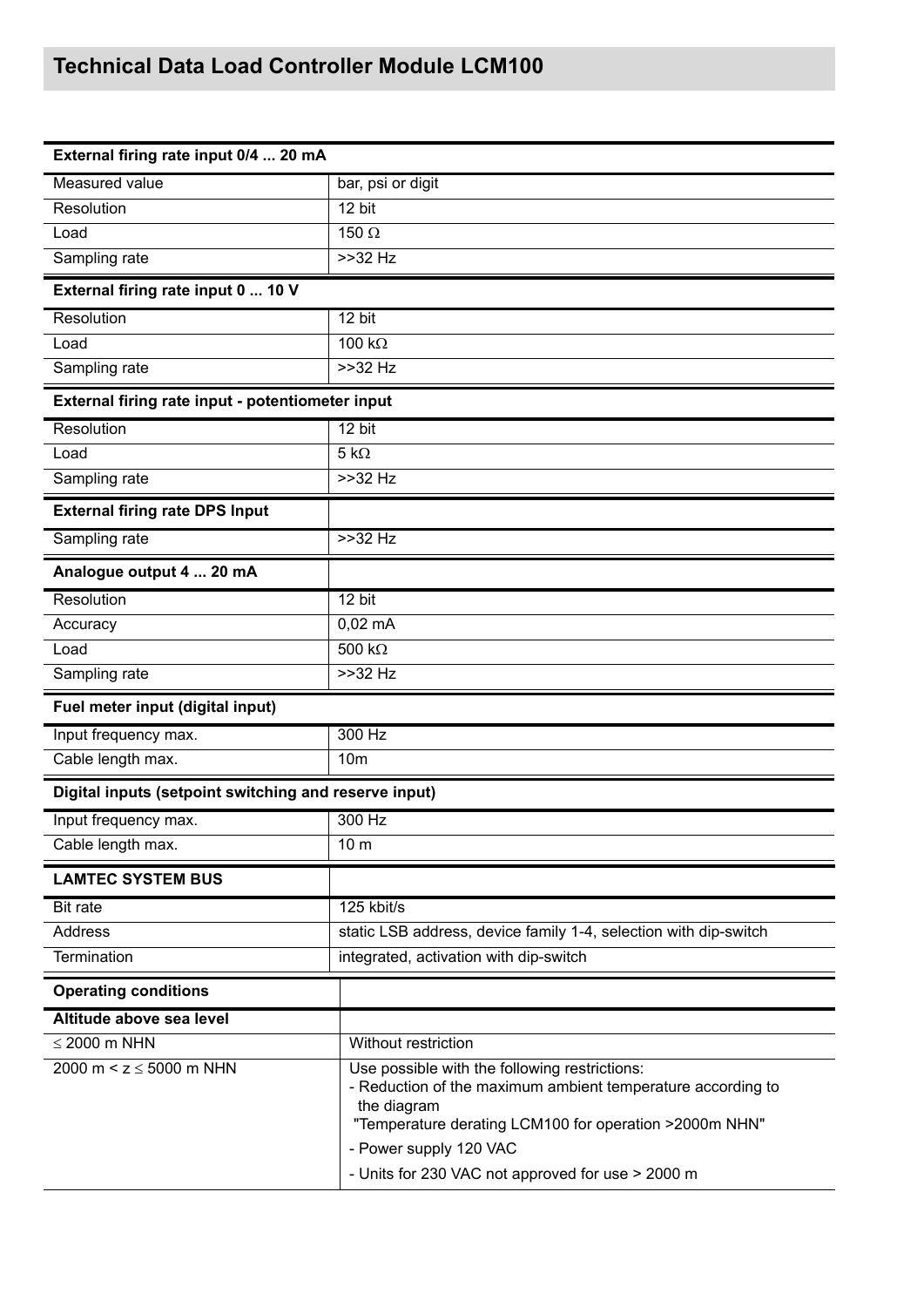## **Technical Data Load Controller Module LCM100**

| <b>Environmental Conditions</b> |                                     |                                                            |  |
|---------------------------------|-------------------------------------|------------------------------------------------------------|--|
| <b>Operation</b>                | Climatic conditions                 | Class 3K5 according to DIN EN 60721-3                      |  |
|                                 | Mechanic conditions                 | Class 3M5 according to DIN EN 60721-3                      |  |
|                                 | Temperature range                   | $-20$ +60 °C (-4  +140 °F)<br>(condensation is prohibited) |  |
| <b>Transport</b>                | Climatic conditions                 | Class 2K3 according to DIN EN 60721-3                      |  |
|                                 | Mechanic conditions                 | Class 2M2 according to DIN EN 60721-3                      |  |
|                                 | Temperature range                   | $-20$ +70 °C (-4  +158 °F)<br>(condensation is prohibited) |  |
| <b>Storage</b>                  | Climatic conditions                 | Class 1K3 according to DIN EN 60721-3                      |  |
|                                 | Mechanic conditions                 | Class 1M2 according to DIN EN 60721-3                      |  |
|                                 | Temperature range                   | $-20$ +70 °C (-4  158 °F)<br>(condensation is prohibited)  |  |
| <b>Electronic safety</b>        | Degree of protection (DIN EN 60529) | IP40 housing<br><b>IP20</b> terminals                      |  |
|                                 | Protection class (DIN EN 60730)     | $\mathbf{I}$                                               |  |

## *NOTICE*

The limits of the technical data must be strictly adhered to.



*Fig. 2 Temperature derating LCM100 for operation > 2000 m NHN*